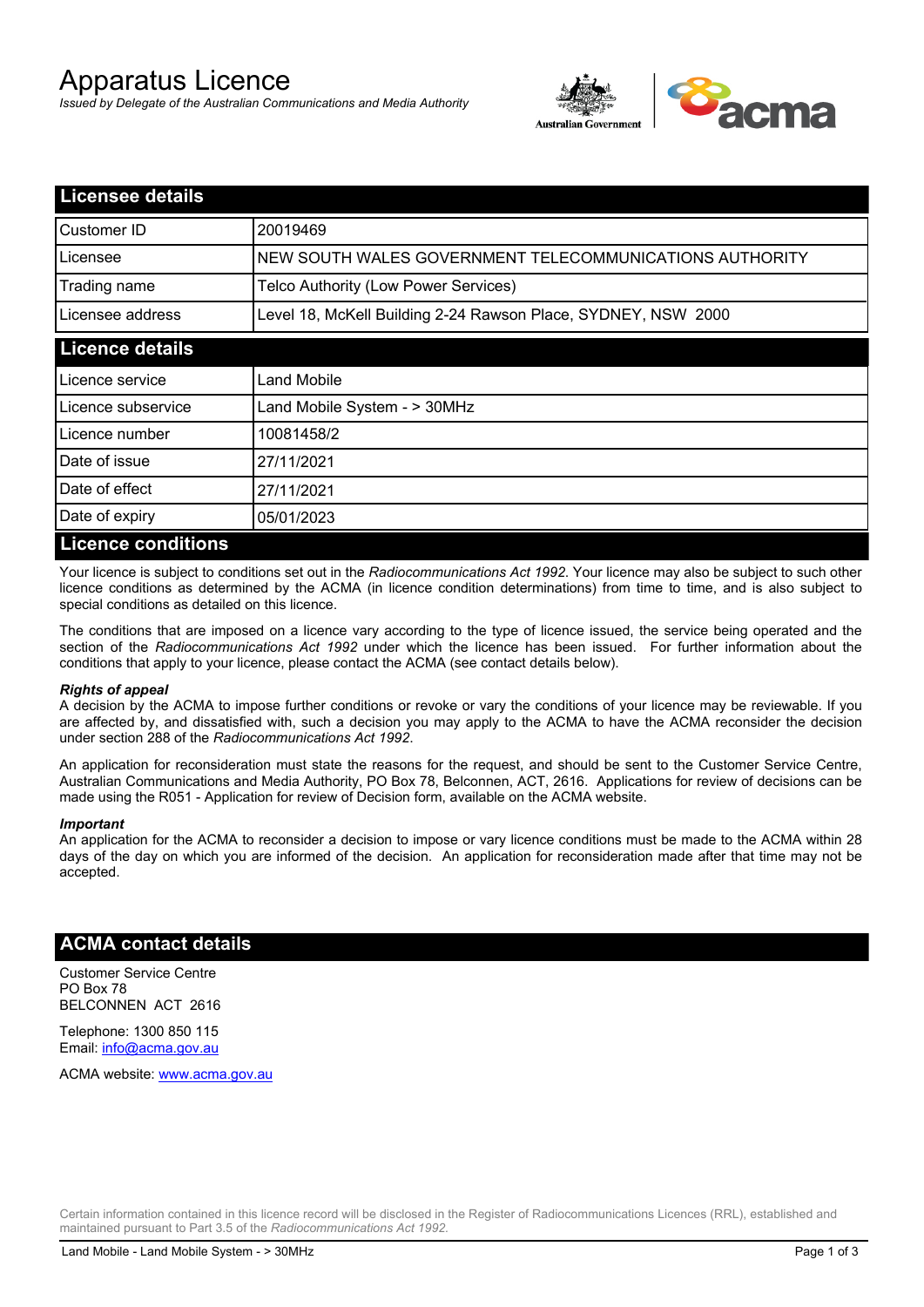# **Advisory Notes applying to licence no.: 10081458/2**

Conditions applicable to the operation of Land Mobile System station(s) authorised under this licence can be found in the Radiocommunications Licence Conditions (Apparatus Licence) Determination and the Radiocommunications Licence Conditions (Land Mobile Licence) Determination. Copies of these determinations are available from the ACMA and from the ACMA home page (www.acma.gov.au).